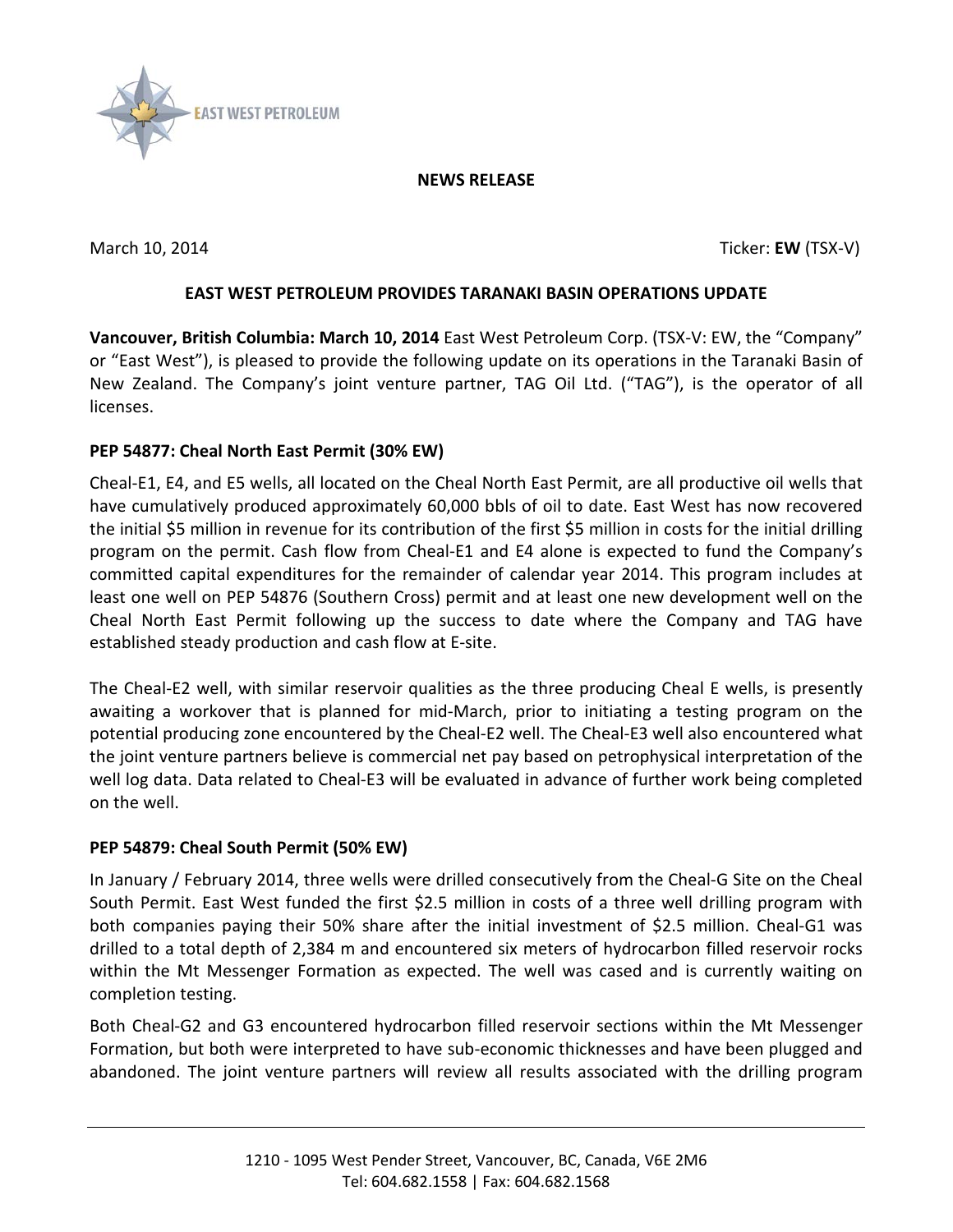prior to conducting future operations on the permit. All Cheal-G site wells were drilled on time and on budget.

#### **PEP 54876: Southern Cross Permit (50% EW)**

The Nova-1 rig will now move from the Cheal South Permit to the Southern Cross Permit in approximately two weeks to drill up to two wells on this new permit following completion of construction of the Southern Cross well site. Southern Cross is located immediately to the North of the Cheal North permit that contains the Company's Cheal-E wells. All permits and consents have been granted for drilling on the Southern Cross permit.

### **Director Dr. Marc Bustin Awarded the Stanley Slipper Gold Medal**

The Company would like to congratulate Dr. Marc Bustin, the Company's Senior Technical Advisor and Director, who has been awarded the 2013 Canadian Society of Petroleum Geologists (CSPG) Stanley Slipper Gold Medal. The Stanley Slipper Gold Medal was established in 1989 and is the CSPG's most prestigious award and recognizes outstanding contributions to petroleum exploration in Canada.

"We are pleased with the continued progress to date in New Zealand," said David Sidoo, CEO and President of East West Petroleum. "Gross production from the Cheal E site continues to grow with three wells now having produced commercial oil, and with testing continuing at the Cheal E and G sites and the upcoming Southern Cross well we expect further increases to production and cash flow over the next several months. Following completion of the current nine well program in the Taranaki Basin, we will work with TAG to identify further prospects in the joint venture permits to be drilled later this year. We are also paying close attention to the results from the East Coast Basin as we have a 40% interest with TAG in over 100,000 acres with the PEP 55770 permit which was awarded in December. We are in the early stages of determining the potential of our properties in New Zealand having gone from exploration to production within the past six months, and look forward to the upcoming results from the busy year ahead. I would also like to extend my congratulations to Dr. Bustin for receiving such a prestigious award."

Added Dr. Marc Bustin, "The initial results from the eight exploration wells drilled to date are encouraging as they demonstrate the extension of hydrocarbons in the greater Cheal area. These results will help to further define already identified leads and prospects located on our acreage and in the planning of the next phase of drilling."

### **About East West Petroleum Corp.**

East West Petroleum [\(http://www.eastwestpetroleum.ca\)](http://www.eastwestpetroleum.ca/) is a TSX Venture Exchange listed company established in 2010 to invest in international oil & gas opportunities. East West has built a diverse platform of attractive exploration assets covering a gross area of approximately 1.8 million acres. In New Zealand, East West holds an interest in three exploration permits near to existing commercial production in the Taranaki Basin with a nine well drilling campaign, operated by TAG Oil Ltd. (TSX: TAO), is in progress; in December 2013, the Company was awarded one block in the emerging East Coast Basin of New Zealand when covers over 100,000 acres. The Company also has interests in four